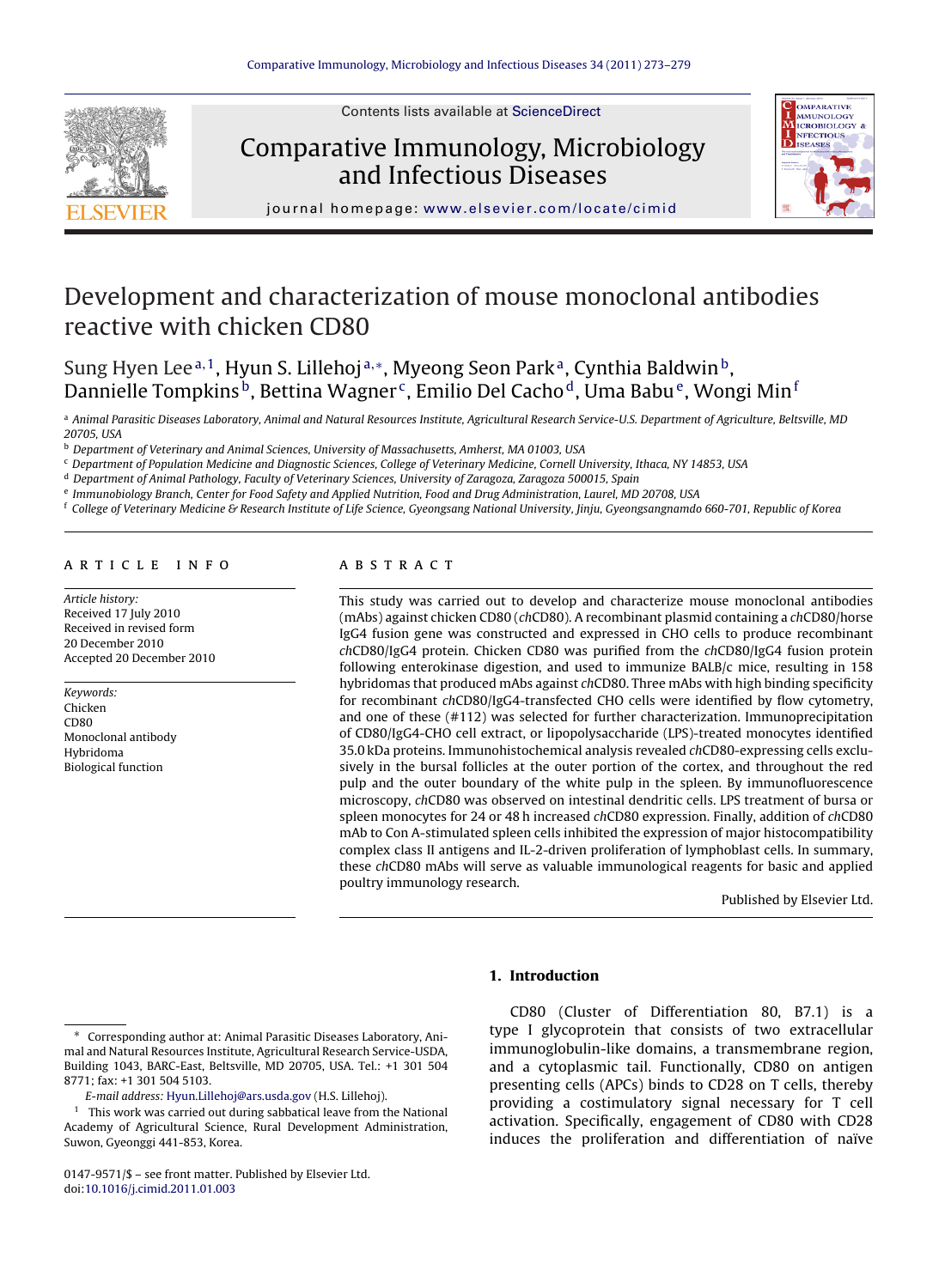<span id="page-1-0"></span>T cells into cytokine-producing effector cells [\[1–5\].](#page-5-0) By contrast, engagement of CD80 with CTLA4 (CD152) sends a T cell inhibitory signal [\[4,6\].](#page-5-0) Mature dendritic cells that bridge the innate and adaptive immune systems typically express high levels of CD80 [\[7,8\]](#page-5-0) that can be further up-regulated by treatment with concanavalin A (Con A) or lipopolysaccharide (LPS) [\[9,10\].](#page-5-0) Thus, expression of CD80 by these and other APCs plays a critical role in the development of immunity against infectious pathogens, vaccine antigens, and diverse injurious stimuli [\[11\].](#page-6-0)

In addition to humans and mice, CD80 has been characterized in several veterinary animal species, including pig [\[12\], s](#page-6-0)heep [\[13\], c](#page-6-0)at [\[14–16\], a](#page-6-0)nd dog [\[14\]. A](#page-6-0) chicken homologue of CD80 which binds to mammalian CTLA4 has been reported [\[17\].](#page-6-0) However, monoclonal antibodies (mAbs) against chicken CD80 (chCD80) that would be useful for further characterization of the expression and immunological function of the avian CD80 molecule have not been described. Therefore, in this report a recombinant chCD80/IgG4 fusion protein was engineered to develop murine mAbs against chCD80 for expression and functional studies.

## **2. Materials and methods**

# 2.1. Mammalian cell expression and purification of recombinant chCD80

A cDNA encoding the extracellular region of chCD80 was cloned into the pcDNA/IGHG4 expression vector as described [\[18\]. R](#page-6-0)ecombinant chCD80/IgG4 fusion protein was expressed in Chinese hamster ovary (CHO) cells using the previously described method [\[19\].](#page-6-0) Cells with stable expression of chCD80/IgG4 were used for chCD80 protein purification. Recombinant protein was purified from the serum-free supernatant of transfected cells using protein G affinity purification. Purified chCD80 was separated from the IgG4 linker by enterokinase digestion (EKMax, Invitrogen, Eugene, OR) on the protein G column, followed by post-digestion elution in PBS.

#### 2.2. Hybridoma production

BALB/c mice (6-week-old, Taconic Laboratories, Germantown, NY) were immunized intraperitoneally with 50 μg of purified *ch*CD80 combined with Gerbu adjuvant (Accurate Chemical, Westbury, NY). Animals were boosted intraperitoneally with 25  $\mu$ g of the  $ch$ CD80/adjuvant emulsion at days 14 and 21, followed by injection of 25  $\mu$ g of chCD80 alone on days 28, 29, and 30. Mice were euthanized and spleen lymphocytes were fused with non-secreting mouse myeloma X63-Ag8.653 cells at 3 days after the final boost. Hybridomas were selected in medium supplemented with HAT (Sigma, St. Louis, MO) and supernatants were screened for binding to CHO cells expressing chCD80/IgG4 using a FACSCalibur flow cytometer (BD, Franklin Lakes, NJ). Hybridomas which showed high binding activity for chCD80/IgG4-CHO cells were cloned by limiting dilution and used for Western blotting, immunohistochemistry, and biological function analyses.

The supernatant of a hybridoma which showed no binding activity for chCD80/IgG4-CHO cells was used as a negative control (NC).

#### 2.3. Flow cytometry

Flow cytometric analysis of chCD80/IgG4-CHO cells were performed as previously described [\[20,21\].](#page-6-0) Single cell suspensions were fixed in 2% formaldehyde for 20 min at room temperature, washed twice with PBS, and resuspended in 1.0 ml of PBS supplemented with 0.5% bovine serum albumin,  $0.5\%$  saponin, and  $0.02\%$  NaN<sub>3</sub>. Cell suspensions ( $1.0 \times 10^6$  cells in 100  $\mu$ l) were incubated on ice for 45 min with 100  $\mu$ l of appropriately diluted chCD80 mAb or with HB2 (American Type Culture Collection, Manassas, VA), a mAb against human T cells, as a negative control. After washing twice with 2.0 ml of PBS/saponin buffer, the cells were incubated with fluorescein isothiocyanate (FITC)-conjugated goat anti-mouse IgG secondary antibody (Sigma) on ice for 30 min, washed twice, resuspended in 1.0 ml, and analyzed with a FACSCalibur flow cytometer. Data was obtained from a total of  $1.0 \times 10^4$ viable cells. To determine the effect of lipopolysaccharide (LPS) on chCD80 expression, single cell suspensions of mononuclear lymphocytes were prepared from bursa of Fabricius and spleen as described [\[22,23\]](#page-6-0) by gently flushing through a cell strainer and density gradient centrifugation on Histopaque-1077 (Sigma). Mononuclear lymphocytes  $(1.0 \times 10^7 \text{ cells/ml})$  were incubated at 41 °C in a humidified incubator (Forma, Marietta, OH) with  $5\%$  CO<sub>2</sub> for 72 h with 1.0 ml of culture medium alone or with 5.0  $\mu$ g/ml of Escherichia coli LPS in 6-well tissue culture plates (Costar, Corning, NY). The cells were harvested and used at a concentration of  $1.0 \times 10^7$  cells/ml for chCD80 mAb staining by flow cytometery.

# 2.4. SDS–PAGE

ChCD80/IgG4-CHO cells and freshly prepared mononuclear lymphocytes from the bursa of Fabricius which was obtained from 3-week-old broiler chickens (Ross/Ross, Longenecker Hatchery, Elizabethtown, PA) were used to identify the target molecules of chCD80 mAbs. Monocytes were stimulated with  $5.0 \mu$ g/ml of LPS for 48 h [\[22,23\]](#page-6-0) and resuspended in 20 mM Tris–HCl, pH 8.3, containing 137 mM NaCl, 10% glycerol, 1.0% Triton X-100, and 2.0 mM EDTA. The cells were disrupted by sonication for 25 s, centrifuged at  $4^{\circ}$ C for 10 min at 12,000 rpm, and the supernatants were collected. Cell extracts were incubated overnight with chCD80 mAb at  $4^{\circ}$ C with constant agitation and immune complexes were precipitated with protein A agarose (Pierce, Rockford, IL) at room temperature for 2 h. Agarose beads were collected by centrifugation at  $4^{\circ}$ C for 5 min at 2,000 rpm, washed with 25 mM Tris–HCl, pH 7.2 containing 150 mM NaCl, and bound proteins were eluted with 0.1 M glycine, pH 2.3 and neutralized with 1.0 M Tris–HCl, pH 7.5 [\[24\]. E](#page-6-0)luted proteins  $(2.0 \,\mu g)$  were mixed with an equal volume of 0.125 M Tris–HCl, pH 6.8, containing 4.0% SDS, 20% glycerol, 10% 2-mercaptoethanol, and 0.004% bromophenol blue, heated at 100  $\mathrm{C}$  for 5 min, separated by SDS-polyacrylamide gel electrophoresis (Bio-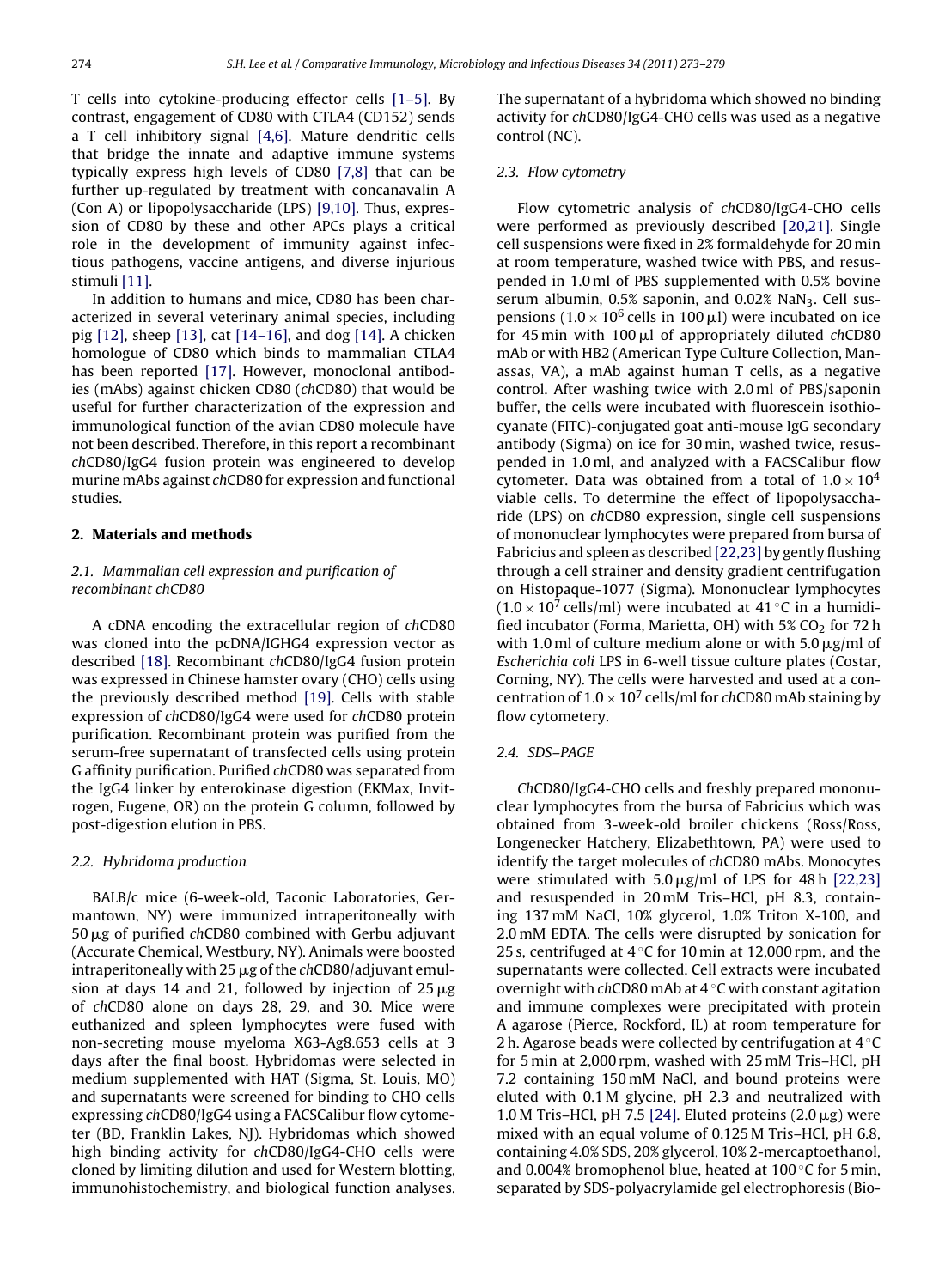<span id="page-2-0"></span>

**Fig. 1.** Flow cytometric analysis of chCD80-expressing cells. CD80/IgG4-CHO cells  $(1.0 \times 10^6)$  were stained with: (A) the HB2, an anti-human T cell mAb as a negative control, (B) chCD80 mAb #26, (C) chCD80 mAb #112, and (D) chCD80 mAb #116. Cells were incubated with hybridoma supernatants for 45 min, followed by FITC-conjugated goat anti-mouse IgG secondary antibody for 30 min and cellular fluorescence was analyzed by flow cytometry. The percentage of positively staining cells above background levels indicated by the vertical lines are listed in each panel.

Rad, Hercules, CA), and visualized by staining with 0.025% Coomassie blue.

#### 2.5. Immunohistochemistry

Bursa of Fabricius and spleen from 3-week-old White Leghorn chickens (Doux Iberica, Zaragoza, Spain) were fixed in Bouin's fixative for 2 h, immersed in 70% ethanol for 48 h, embedded in paraffin, and 5  $\rm \mu m$  sections were prepared. Deparaffinized sections were rinsed in PBS, pH 7.2, and endogenous peroxidase was inactivated with 1.7%  $H<sub>2</sub>O<sub>2</sub>$  in ethanol for 30 min. The slides were blocked with undiluted normal pig serum at room temperature for 30 min and incubated with chCD80 mAb (1:10 dilution) at 4 ◦C for 18 h. After washing with PBS, pH 7.2, the slides were incubated with biotinylated goat anti-mouse IgG antibody (Vector, Burlingame, CA) for 30 min. The avidin–biotinperoxidase complex (Vector) was applied for 45 min and the peroxidase reaction was developed with 0.02% of 3.3 diaminobenzidine substrate in 0.05 M Tris–HCl, pH 7.6, containing  $0.005\%$  H<sub>2</sub>O<sub>2</sub> for 5 min.

## 2.6. Indirect Immunofluorescence staining

Dendritic cells were isolated from the cecal tonsils of chickens infected with Eimeria tenella as described

[\[25\]. T](#page-6-0)he cells ( $1.0 \times 10^4$  cells/ml) were incubated for 48 h with 1.0 ml of medium alone or with  $5.0 \,\mathrm{\mu g/mol}$  of LPS as above and the cells were centrifuged at 800 rpm for 2 min (Cytospin 3, Shandon, Tokyo, Japan) onto glass slides precoated with 0.1% poly-l-lysine (Sigma). Immediately after centrifugation, the cells were incubated at −20 ◦C for 20 min in acetone, washed 3 times with PBS, blocked for 10 min with normal horse serum (Vector), and incubated for 90 min with chCD80 mAb or isotype-matched negative control (NC) mAb. After washing with PBS, the slides were incubated for 30 min with Alexa Fluor 568 labeled goat anti-mouse IgG secondary antibody (1:250 dilution, Invitrogen, Carlsbad, CA), washed with PBS, covered with Vectashield (Vector), and the cells were observed with an Eclipse 80i fluorescence microscope (Nikon, Tokyo, Japan).

#### 2.7. Con A-induced spleen lymphocyte differentiation

Freshly prepared spleen lymphocytes  $(1.0 \times 10^7)$ cells/ml) from 3-week-old broiler chickens were incubated at 41  $\degree$ C in a humidified incubator with 5% CO<sub>2</sub> for 24 or 48 h with 1.0 ml of medium alone or with 5.0  $\mu$ g/ml of Con A plus or minus 1.0 ml of chCD80 mAb (1:5 dilution) in 6-well tissue culture plates. The cells were harvested and  $1.0 \times 10^{7}$  cells/ml were analyzed by flow cytometry for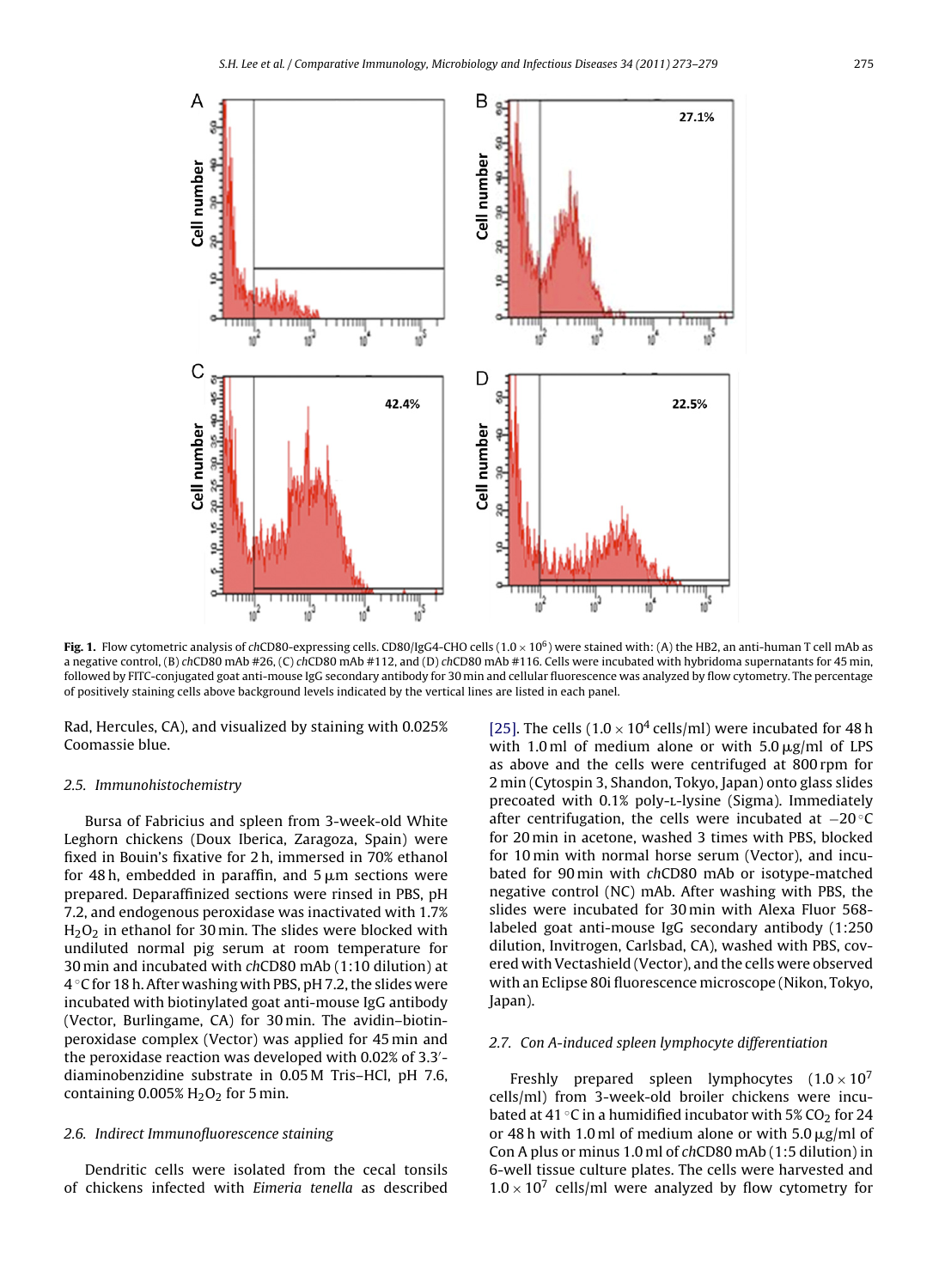major histocompatibility complex class II (MHCII) antigen expression.

## 2.8. IL-2-induced spleen lymphocyte proliferation

Freshly prepared splenocytes from 6-week-old broiler chickens were adjusted to  $2.0 \times 10^6$  cells/ml in RPMI-1640 medium (Sigma) supplemented with 5% fetal bovine serum (FBS), 100 U/ml penicillin, and 100  $\mu$ g/ml strepto-mycin [\[26\].](#page-6-0) The cells were incubated at 41 °C for 48 h with 2.0  $\mu$ g/ml of Con A, treated for 15 min at 41 °C with  $0.05$  M  $\alpha$ -methyl mannoside (Sigma), washed, and purified by density gradient centrifugation over Histopaque-1077. The lymphoblast cells were resuspended in RPMI-1640 medium containing 5% FBS at  $2.0 \times 10^6$  cells/ml and 100  $\mu$ l/well added to 96-well plates containing 50  $\mu$ l of medium alone or chicken recombinant IL-2 [\[27\]](#page-6-0) in the absence or presence of chCD80 mAbs or isotype-matched negative control mAb [\[26\]. T](#page-6-0)he cells were incubated at 41 °C for 48 h and cell proliferation was measured using WST-8 according to the manufacturer's instruction (Cell Counting Kit-8, Dojindo Molecular Technologies, Gaithersburg, MD).

# 2.9. Statistical analysis

Statistical analyses were performed using SPSS 12.0 software for Windows. All data was expressed as mean  $\pm$  SD values (n = 4). ANOVA, the Student's t-test, and the Duncan's multiple range test were used to evaluate the differences between treatment groups. Differences between mean values were considered statistically significant at  $P \leq 0.05$ .

# **3. Results**

#### 3.1. Production of chCD80 mouse monoclonal antibodies

One hundred fifty eight murine hybidomas were isolated by growth in HAT selective medium using spleen cells from mice immunized with the purified recombinant chCD80 molecule. Three of these mAbs (#26, #112, and #116) showed 22.5–42.4% staining of CHO cells transiently expressing the chCD80/IgG4 fusion protein [\(Fig. 1\).](#page-2-0) Monoclonal Ab #112 with the greatest binding activity for



**Fig. 2.** Determination of the molecular size of chCD80. Extracts of chCD80/IgG4-CHO cells (L1) and LPS-stimulated bursa monocytes (L2) were immunoprecipitated with chCD80 mAb #112, precipitated proteins were resolved by reducing SDS–PAGE, and stained with Coomassie blue. The 35.0 kDa chCD80 proteins are indicated by the arrow on the left. The asterisk (\*) indicates the position of prestained molecular weight markers with kDa on the right.

chCD80/IgG4-CHO cells was selected for further analysis [\(Fig. 1C](#page-2-0)).

### 3.2. Determination of the molecular size of chCD80

Immunoprecipitation of chCD80 from transfected CHO cells, or from LPS-stimulated mononuclear lymphocytes, using mAb #112 identified 35.0 kDa proteins on Coomassie blue-stained SDS-polyacrylamide gels (Fig. 2).

### 3.3. Immunolocalization of chCD80

Immunohistochemical staining of the bursa of Fabricius and spleen by chCD80 mAb #112 identified chCD80+ cells (Fig. 3). In the bursa, chCD80<sup>+</sup> cells appeared round in shape, lacked notable cellular processes, and were located in the follicles at the outer portion of the cortex (Fig. 3A). ChCD80+ cells were not observed in the follicle-associated epithelium (FAE), in the medulla of the follicles, or in the interfollicular areas. In the spleen, chCD80<sup>+</sup> cells were found throughout the red pulp, both within the cords of Billroth and in the venous sinuses (Fig. 3B). The major-



**Fig. 3.** Immunohistochemical localization of chCD80 in chicken immune tissues. Bursa of Fabricius (A) and spleen (B) were fixed in Bouin's fixative, embedded in paraffin, and sections were stained with chCD80 mAb #112 as described in Section [2. P](#page-1-0)ositive cells are located in the cortical area of the bursa (arrows) and in the red pulp of the spleen (arrowheads).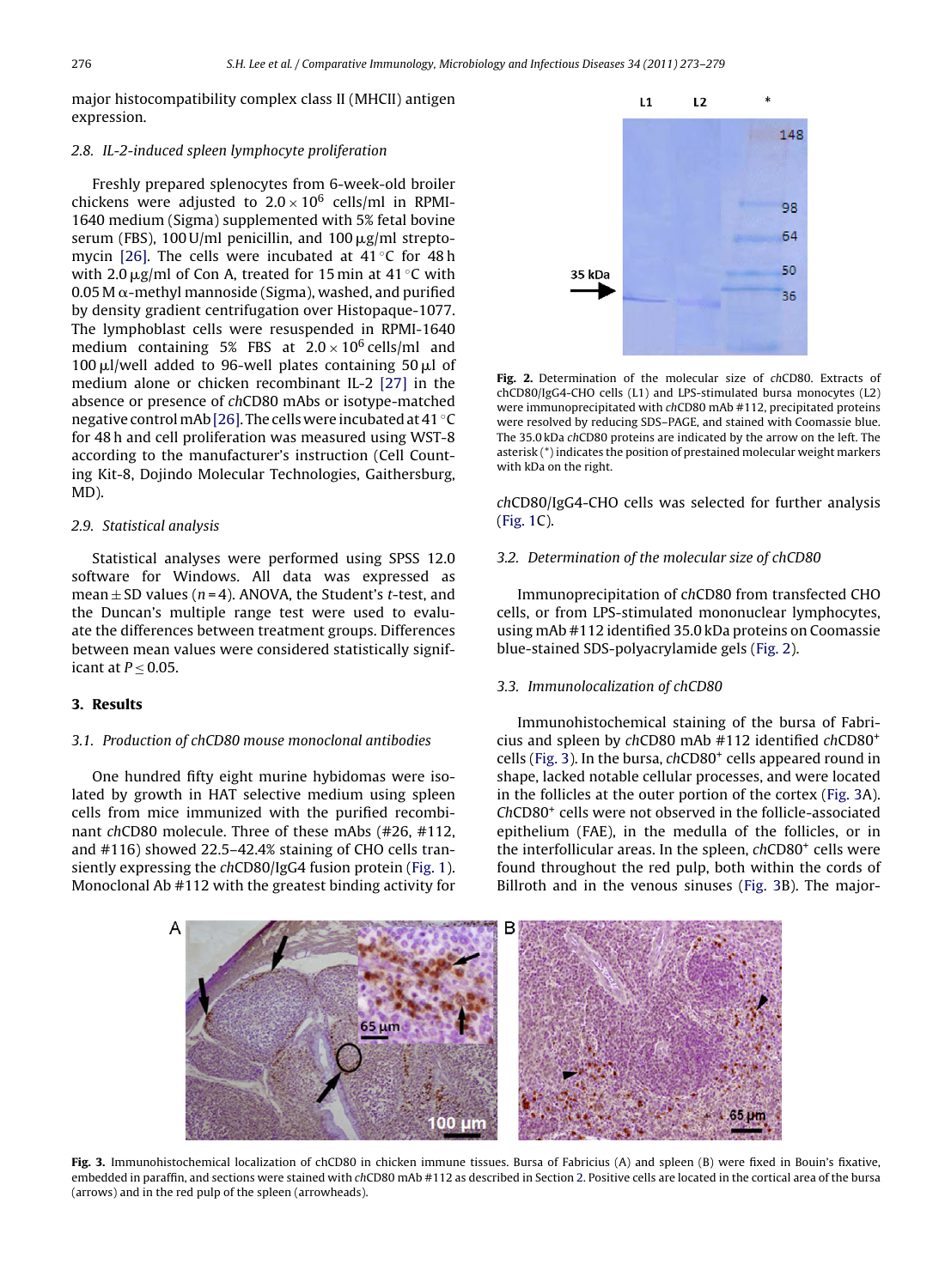

**Fig. 4.** Expression of chCD80 on LPS-stimulated dendritic cells. Cells  $(1.0 \times 10^4 \text{ cells/ml})$  were incubated for 48 h with  $5.0 \,\mu\text{g/ml}$  of LPS, cytospun onto glass slides, incubated with chCD80 mAb #112 for 90 min, followed by Alexa Fluor 568-conjugated goat anti-mouse IgG secondary antibody for 30 min and cells were visualized by fluorescence microscopy.

ity of splenic chCD80<sup>+</sup> cells had polygonal or elongated cell body shapes, and were frequently observed near the outer boundary of the white pulp. ChCD80<sup>+</sup> cells were not observed in the periarteriolar lymphoid sheath (PALS), inside of the germinal centers, in the ellipsoid, or in the periellipsoidal white pulp.

## 3.4. Expression of chCD80 on dendritic cells

Immunofluorescence examination of LPS-stimulated intestinal dendritic cells stained with chCD80 mAb #112 revealed staining on the plasma membrane of the cell body, processes, and filiform dendrites (Fig. 4). No detectable immunofluorescence staining was observed on unstimulated dendritic cells, or LPS-stimulated cells reacted with the isotype-matched negative control mAb (data not shown).

# 3.5. Effect of LPS on chCD80<sup>+</sup> monocytes in the bursa of Fabricius and spleen

By flow cytometry, chCD80 mAb #112 detected  $2.5 \pm 0.2$ % of monocytes in the bursa and  $5.6 \pm 2.8$ % of spleen monocytes (Fig. 5). LPS treatment of bursa monocytes for 48 h increased chCD80-expressing cells to 8.3  $\pm$  0.6%. LPS treatment of spleen monocytes for 24 or 48 h increased chCD80-expressing cells to  $8.1 \pm 2.4\%$  and  $7.3 \pm 2.5$ %, respectively.

# 3.6. Functional activity of chCD80

Two experimental approaches were used to demonstrate the functional activity of chCD80 mAb #112. In the first, treatment of spleen mononuclear lymphocytes with ConA increased the percentages of MHCII-expressing cells from 24.0% to 50.4% after 24 h incubation, which remained relatively constant at 52.0% after 48 h incubation (Fig. 6). However, addition of chCD80 mAb #112 to the ConAtreated cells reduced the percentage of MHCII+ cells to



**Fig. 5.** Expression of chCD80 on LPS-stimulated bursa (A) and spleen mononuclear lymphocytes (B). Cells ( $1.0 \times 10^7$  cells/ml) were untreated (0 h), or were incubated for 72 h with culture medium alone or 5.0  $\mu$ g/ml of LPS, and analyzed by flow cytometry with chCD80 mAb #112. Each value represents the mean  $\pm$  SD (n = 4). \*\*P  $\leq$  0.01 and \*\*\*P  $\leq$  0.001 when comparing LPS stimulation with medium control at the respective time points by the Student's t-test.

the levels seen by treatment with culture medium alone. Secondly, chCD80 mAb #112 dose-dependently inhibited IL-2-induced spleen lymphocyte proliferation, compared with the isotype-matched negative control mAb [\(Fig. 7\).](#page-5-0)

### **4. Discussion**

In this report, we describe the production and characterization of mouse mAbs specific for chCD80. The major findings are: (1) 3 mAbs prepared by immunization with a recombinant chCD80 ectodomain protein reacted with CHO cells expressing the chCD80 polypeptide, (2) mAb #112 immunoprecipitated 35.0 kDa proteins from lysates of chCD80/IgG4-CHO cells and from bursa monocytes



**Fig. 6.** Effect of chCD80 mAb on ConA-stimulated MHCII antigen expression. Spleen mononuclear lymphocytes  $(1.0 \times 10^7 \text{ cells/ml})$  were untreated (0 h) or were incubated for 24 or 48 h with culture medium alone,  $5.0 \mu$ g/ml of ConA, or ConA plus chCD80 mAb #112, and analyzed by flow cytometry for MHCII expression. Each value represents the mean  $\pm$  SD ( $n$  = 4). Points with different letters are significantly different  $(P < 0.05)$  according to the Duncan's multiple range test.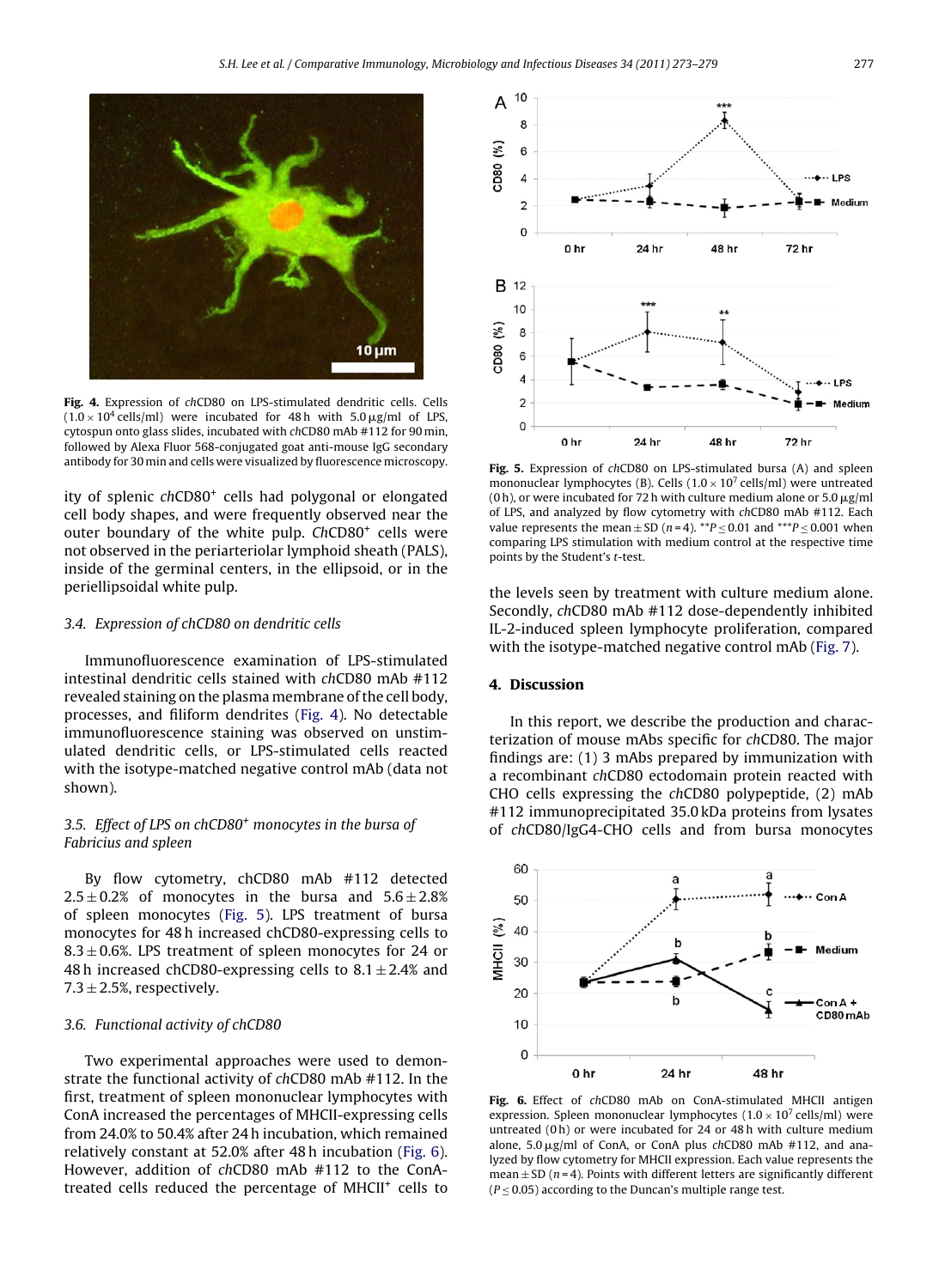<span id="page-5-0"></span>

**Fig. 7.** Effect of chCD80 mAb on IL-2 driven lymphoblast cell proliferation. Spleen lymphoblast cells ( $1.0 \times 10^6$  cells/ml) were cultured for 48 h with medium alone or chicken IL-2 plus the indicated dilutions of chCD80 mAb #112 or an undiluted isotype-matched negative control (NC) mAb. The percent inhibition of cell proliferation was calculated as described in Sec-tion [2. E](#page-1-0)ach bar represents the mean  $\pm$  SD value (n = 4).  $^*P \le 0.05$ ,  $^{**}P \le 0.01$ and \*\*\* $P \le 0.001$  when comparing chCD80 mAb with NC by the Student's t-test.

expressing the full-length native protein, (3) mAb #112 detected chCD80<sup>+</sup> cells in the bursa and spleen, and on the surface of intestinal dendritic cells, (4) LPS increased the percentages of chCD80<sup>+</sup> bursa and spleen cells, and (5) mAb #112 inhibited ConA-stimulated spleen cell differentiation into MHCII+ cells and blocked IL-2 induced spleen blast cell proliferation.

None of chCD80 mAbs described in this report reacted with untransfected CHO cells or with CHO cells transfected with an irrelevant gene, chCD83/IgG4 (data not shown). Thus, these chCD80 mAbs showed specificity for chCD80. Further, by SDS–PAGE, the observed molecular weight of 35.0 kDa for the native chCD80 protein expressed by LPS-stimulated monocytes corresponds closely with the theoretical size of 33.0 kDa based upon its amino acid sequence, and is similar to that reported for the human protein on activated B cells, macrophages and dendritic cells (37.0 kDa) [\[28,29\]. I](#page-6-0)t is important to note, however, that glycosylation of the human and chicken proteins may drastically influence their observed mobilities on denaturing polyacrylamide gels [\[30\].](#page-6-0) Interestingly, the size of the chCD80/IgG4 fusion protein expressed in CHO cells which only contains the chCD80 ectodomain, matches with that observed for the full-length native molecule expressed by bursa-derived monocytes. Apparently, the contribution to molecular weight of the IgG4 segment in the former fortuitously compensates for the transmembrane and intracellular domains of the latter.

In mammals, CD80 is expressed by professional APCs where it functions as a costimulatory molecule for antigendriven T cell differentiation and proliferation following ligation with CD28. These APCs include dendritic cells, macrophages/monocytes, and B cells. Our immunohistochemical and immunofluorescence results on chCD80 expression within the bursa and spleen are consistent with these studies. Further, human or mouse B cells with reduced CD80 expression by lentiviral transduction of endoplasmic reticulum-directed CTLA4, or by treatment with CD80 blocking antibody, exhibited suppressed antigen-specific lymphocyte proliferation in vitro [\[31,32\].](#page-6-0) In addition, LPS, a potent stimulator of dendrtic cellmaturation, up-regulated the expression of multiple costimulatory molecules, including CD80 [\[33,34\],](#page-6-0) and CD80 reportedly

influenced T cell autoreactivity to MHCII antigens [\[35\]. A](#page-6-0)ll of these observations in mammalian systems are consistent with the results of the current study. CD80 costimulation also regulates T cell differentiation, including through the production of IL-2 and IFN- $\gamma$  [3,4,36]. In chickens, IL-2 plays an important role as an immunoregulatory molecule, and is functionally identical to mammalian IL-2, as they both stimulate the differentiation of T lymphoblasts, enhance NK cell activity, and promote adaptive immunity against various infectious microorganisms [\[26,37\].](#page-6-0) Our results showing the inhibition of IL-2-induced spleen cell differentiation to MHCII<sup>+</sup>, CD4<sup>+</sup>, and CD8<sup>+</sup> cells by chCD80 mAb further confirms the function of CD80 in chickens [\[38,39\].](#page-6-0)

In summary, this is the first report describing the production and characterization of mouse mAbs against chCD80. Collectively, these results suggest that the biological function of chCD80 is similar to that of the mammalian proteins by playing important role in APC-lymphocyte interactions that lead to the initiation of adaptive immunological responses to antigens and infectious pathogens. Future studies utilizing these mAbs will contribute to furthering basic and applied poultry immunology research.

### **Acknowledgments**

This project is funded by USDA-CSREES proposal 2005- 01812, the U.S. Veterinary Immune Reagent Network [\(http://www.umass.edu/vetimm\)](http://www.umass.edu/vetimm), and partially by the WCU Program through the National Research Foundation of Korea funded by the Ministry of Education, Science and Technology (R33-10013). The authors thank Dr. Erik P. Lillehoj for editorial assistance and Dr. Seung I. Jang, Dr. Duk Kyung Kim, Dr. Kyung Woo Lee, Ms. Marjorie Nichols, Ms. Stacy Torreyson, and Ms. Caroline Chen for their contributions to this research.

### **References**

- [1] Fraser J, Irving B, Crabtree G, Weiss A. Regulation of interleukin-2 gene enhancer activity by the T cell accessorymolecule CD28. Science 1991;251:313–6.
- [2] Freeman GJ, Borriello F, Hodes RJ, Reiser H, Hathcock KS, Laszlo G, et al. Uncovering of functional alternative CTLA-4 counter-receptor in B7-deficient mice. Science 1993;262:907–9.
- [3] Lenschow DJ, Walunas TL, Bluestone JA. CD28/B7 system of T cell costimulation. Annu Rev Immunol 1996;14:233–58.
- [4] Yan J, Ma B, Guo X, Sun Y, Zhang J, Zhang H. CD80 (B7-1) expression on human tumor cell lines and its costimulatory signals for T cell proliferation and cytokine production. Chin Med J (Engl) 1998;111:269–71.
- [5] Linsley PS, Brady W, Grosmarie L, Aruffo A, Damle NK, Ledbetter JA. Binding of the B cell activation antigen B7 to CD28 costimulates T cell proliferation and interleukin 2 mRNA accumulation. J Exp Med 1991;173:721–30.
- [6] Krummel MF, Allison JP. CTLA-4 engagement inhibits IL2 accumulation and cell cycle progression upon activation of resting T cells. J Exp Med 1996;183:2533–40.
- [7] Banchereau J, Steinman RM. Dendritic cells and the control of immunity. Nature 1998;392:245–52.
- [8] Cavanagh LL, VonAndrian UH. Travellers in many guises: the origins and destinations of dendritic cells. Immunol Cell Biol 2002;80:448–62.
- [9] Mukherjee S, Ahmed A, Nandi D. CTLA4-CD80/CD86 interactions on primary mouse CD4<sup>+</sup> T cells integrate signal-strength information to modulate activation with Concanavalin A. J Leukocyte Biol 2005;78:144–57.
- [10] Yang Y, Jiang Y, Yin Q, Liang H, She R. Chicken intestine defensins activated murine peripheral blood mononuclear cells